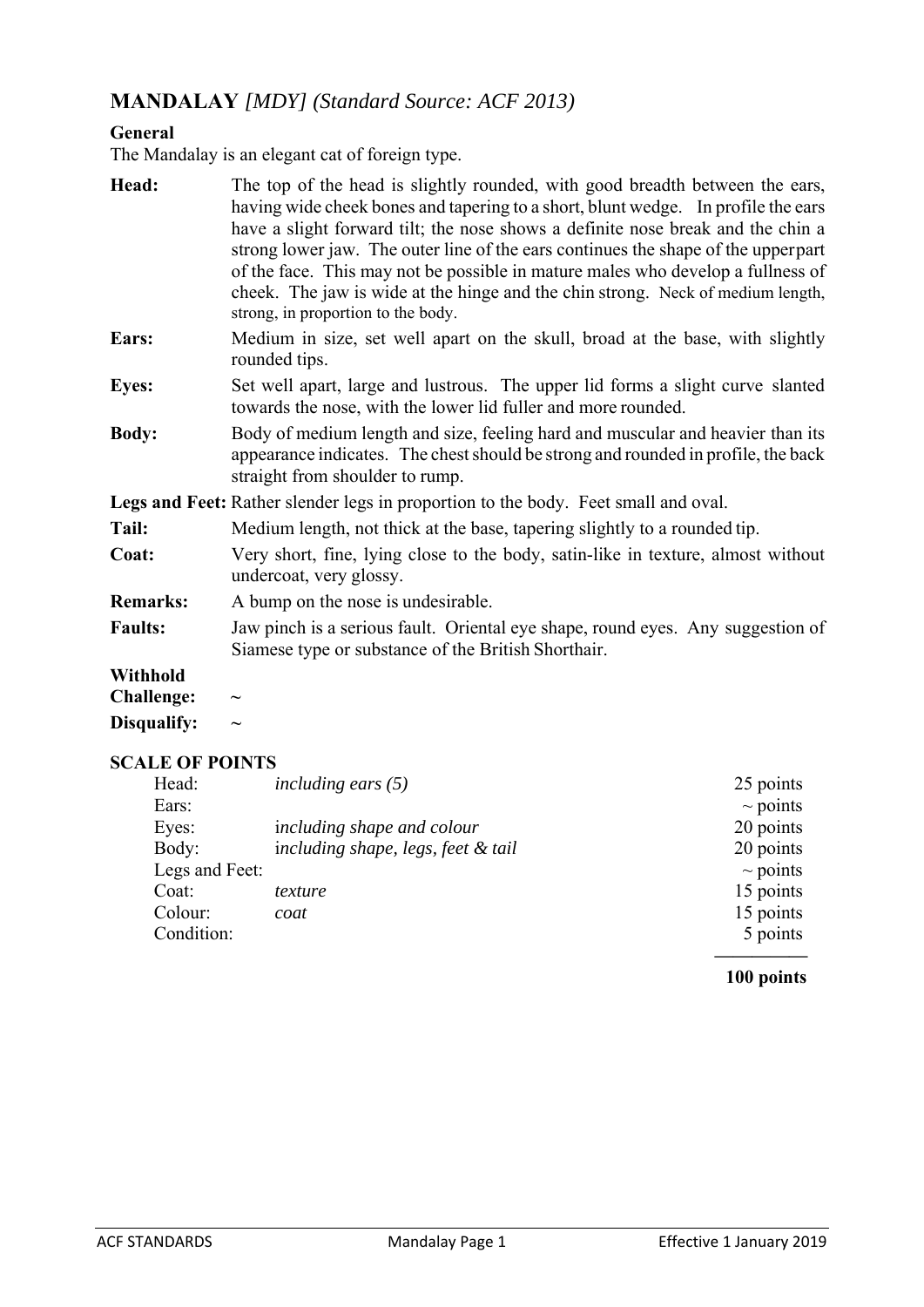## **COLOURS AND PATTERN RECOGNISED**

| <b>General Description:</b>                                                       |                                                                                                                                                                                                                                                                                                                                                                                                                                                                                       |                                                                                |                                                                         |  |
|-----------------------------------------------------------------------------------|---------------------------------------------------------------------------------------------------------------------------------------------------------------------------------------------------------------------------------------------------------------------------------------------------------------------------------------------------------------------------------------------------------------------------------------------------------------------------------------|--------------------------------------------------------------------------------|-------------------------------------------------------------------------|--|
| <b>Eye Colour:</b>                                                                | Gold or yellow through to orange. Rich colour preferred.                                                                                                                                                                                                                                                                                                                                                                                                                              |                                                                                |                                                                         |  |
| <b>Coat Colour:</b>                                                               | Only as listed below.                                                                                                                                                                                                                                                                                                                                                                                                                                                                 |                                                                                |                                                                         |  |
| <b>Coat Pattern: Solid:</b>                                                       |                                                                                                                                                                                                                                                                                                                                                                                                                                                                                       |                                                                                |                                                                         |  |
|                                                                                   | Colour to be of uniform density, sound to the roots and without any markings.                                                                                                                                                                                                                                                                                                                                                                                                         |                                                                                |                                                                         |  |
|                                                                                   | <b>Tortie:</b>                                                                                                                                                                                                                                                                                                                                                                                                                                                                        |                                                                                |                                                                         |  |
|                                                                                   | In all colours, well-defined patches of colour evenly distributed over the whole<br>body, including extremities. The red/cream colour can show various shades of<br>the colour; the colours must be pure and bright. A red/cream blaze is desirable.<br>No tabby barring in the red/cream parts. The distribution of patches (or<br>intermingling of colour) is of less importance than the other details of the colour;<br>large or small patches (2 or 3 hairs constitute a patch). |                                                                                |                                                                         |  |
| <b>Remarks:</b>                                                                   | Red/Cream/Apricot: Dark spots of pigmentation (freckles) on<br>nose/lips/ears/eyelids/paw pads allowed.                                                                                                                                                                                                                                                                                                                                                                               |                                                                                |                                                                         |  |
|                                                                                   | Red/Cream: Slight shadings on forehead and legs are allowed.<br><b>Caramel:</b> The effect of the Dm (dilute modifier) is to give a warm, brownish cast<br>to blue and lilac.                                                                                                                                                                                                                                                                                                         |                                                                                |                                                                         |  |
|                                                                                   | Apricot: Irrespective of colour base, a soft metallic bloom becomes evident with<br>maturity, particularly on the brow and hocks.                                                                                                                                                                                                                                                                                                                                                     |                                                                                |                                                                         |  |
| <b>Faults:</b>                                                                    | Red/Cream: Dark whiskers.                                                                                                                                                                                                                                                                                                                                                                                                                                                             |                                                                                |                                                                         |  |
| Withhold                                                                          |                                                                                                                                                                                                                                                                                                                                                                                                                                                                                       |                                                                                |                                                                         |  |
| <b>Challenge:</b>                                                                 |                                                                                                                                                                                                                                                                                                                                                                                                                                                                                       | Green eyes. A noticeable number of white hairs anywhere, other than in younger |                                                                         |  |
| Disqualify:                                                                       | kittens, which may display some. White tip to tail.                                                                                                                                                                                                                                                                                                                                                                                                                                   |                                                                                |                                                                         |  |
|                                                                                   |                                                                                                                                                                                                                                                                                                                                                                                                                                                                                       |                                                                                |                                                                         |  |
| <b>BLACK:</b> $(MDYn)$                                                            |                                                                                                                                                                                                                                                                                                                                                                                                                                                                                       | CINNAMON: $(MDY\,o)$                                                           |                                                                         |  |
| Coat:<br>Nose Leather: Black.                                                     | Jet black and glossy.                                                                                                                                                                                                                                                                                                                                                                                                                                                                 | Coat:<br><b>Nose Leather:</b>                                                  | Bright burnished copper.<br>Cinnamon to pinkish brown.                  |  |
| <b>Paws Pads:</b>                                                                 | Black.                                                                                                                                                                                                                                                                                                                                                                                                                                                                                | <b>Paw Pads:</b>                                                               | Cinnamon to pinkish brown.                                              |  |
| <b>BLUE:</b> $(MDYa)$                                                             |                                                                                                                                                                                                                                                                                                                                                                                                                                                                                       | FAWN: $(MDY p)$                                                                |                                                                         |  |
| Coat:                                                                             | Light to medium blue-grey; no<br>brownish tinge.                                                                                                                                                                                                                                                                                                                                                                                                                                      | Coat:<br><b>Nose Leather:</b>                                                  | Warm rosy mushroom.<br>Pinkish-fawn.                                    |  |
| Nose Leather: Blue-grey.                                                          |                                                                                                                                                                                                                                                                                                                                                                                                                                                                                       | <b>Paw Pads:</b>                                                               | Pinkish-fawn.                                                           |  |
|                                                                                   | <b>Paws Pads:</b><br>Blue-grey.<br><b>CARAMEL:</b><br>(MDY am blue based/cm lilac based/ pm fawn based)                                                                                                                                                                                                                                                                                                                                                                               |                                                                                |                                                                         |  |
| CHOCOLATE: (MDY b)<br>Coat:                                                       | All shades of warm, chestnutbrown.<br>Not too dark.                                                                                                                                                                                                                                                                                                                                                                                                                                   | Coat:                                                                          | Blue based: dark brownish-grey;<br>Lilac based: warm, light brown toned |  |
| Nose Leather: Brown.<br><b>Paw Pads:</b>                                          | Brown.                                                                                                                                                                                                                                                                                                                                                                                                                                                                                |                                                                                | blue-grey;<br>Fawn based: warm, bright, lively                          |  |
| LILAC: $(MDYc)$                                                                   |                                                                                                                                                                                                                                                                                                                                                                                                                                                                                       |                                                                                | brown toned blue-grey;<br>All with metallic sheen.                      |  |
| Coat:<br>Nose Leather: Lavender-pink.                                             | Faded lilac with a distinct pink tone.                                                                                                                                                                                                                                                                                                                                                                                                                                                |                                                                                | Nose Leather: Blue based: warm dark blue-grey.                          |  |
| <b>Paw Pads:</b>                                                                  | Lavender-pink.                                                                                                                                                                                                                                                                                                                                                                                                                                                                        |                                                                                | Lilac based: pinkish-grey.<br>Fawn based: pinkish milk coffee           |  |
| RED(MDYd)                                                                         |                                                                                                                                                                                                                                                                                                                                                                                                                                                                                       |                                                                                | colour.                                                                 |  |
| Coat:<br>Nose Leather: Pink.                                                      | Strong red (warm orange).                                                                                                                                                                                                                                                                                                                                                                                                                                                             | <b>Paw Pads:</b>                                                               | Blue based: warm, dark blue-grey<br>with a plum overtone.               |  |
| <b>Paw Pads:</b>                                                                  | Pink.                                                                                                                                                                                                                                                                                                                                                                                                                                                                                 |                                                                                | Lilac based: light pinkish-grey to                                      |  |
| muted plum tones.<br><b>CREAM:</b> $(MDYe)$<br>Fawn based: almost without pigment |                                                                                                                                                                                                                                                                                                                                                                                                                                                                                       |                                                                                |                                                                         |  |
| Coat:<br><b>Nose Leather: Pink.</b><br><b>Paw Pads:</b>                           | Pure, pastel cream (not a hot colour).<br>Pink.                                                                                                                                                                                                                                                                                                                                                                                                                                       |                                                                                |                                                                         |  |